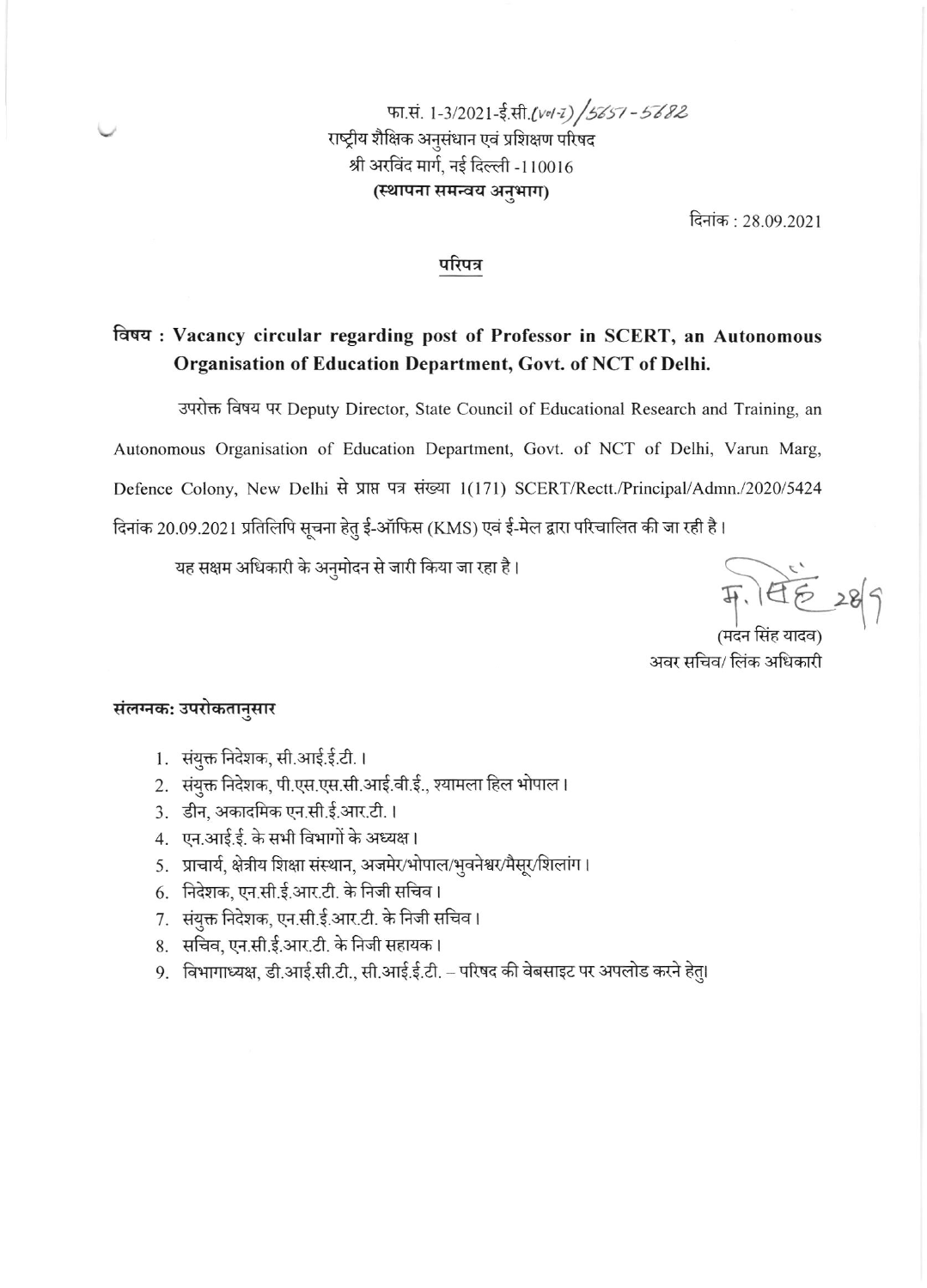STATE COUNCIL OF EDUCATIONAL RESEARCH AND TRAINING (An Autonomous Organisation of Education Department, Govt. of NCT of Delhi) VARUN MARG, DEFENCE COLONY, NEW DELHI-24.

F.No. 1(171) SCERT/Rectt./Principal/Admn./2020  $\frac{1}{54}$  Date:  $20$   $\frac{1}{6}$   $\frac{1}{6}$   $\frac{1}{10}$ To

The Vice Chancellor/Registrar | Disector NCERT, Shri Aurvindo Marg. New Delhi- 110016.

Sir/Madam.

State Council of Educational Research and Training (SCERT), an Autonomous Organization of Education Department, Govt. of NCT of Delhi, set up for Educational Research, Teacher Training and Development of Curriculum and Instructional material in school education, has invited applications for filling up 14 various academic positions under direct recruitment for SCERT and its nine DIETs all over Delhi:

 $\mathbf{t}$  and  $\mathbf{M}$  and  $\mathbf{t}$ 

|            |                 | FUST ally vacalities                                              |             |
|------------|-----------------|-------------------------------------------------------------------|-------------|
| SI.<br>No. | Post            | Discipline                                                        | No. of Post |
|            | Professor       |                                                                   |             |
| 1.1        |                 | Curriculum & Pedagogy<br>(Pre-Primary and Primary Section)        | 01          |
| 1.2        |                 | Curriculum & Pedagogy<br>(Upper-Primary, Sec. & Sr. Sec. Section) | 01          |
| 1.3        |                 | School Leadership & Management                                    | 01          |
| 1.4        |                 | Work Experience & Voc. Education                                  | 01          |
| 1.5        |                 | <b>ICT Education</b>                                              | 01          |
| 1.6        |                 | Educational Planning, Research &<br>Assessment                    | 01          |
| $-2$       | Principal B.Ed. |                                                                   | 01          |
| 3          | Principal DIET  |                                                                   | 07          |
|            |                 |                                                                   |             |

## **ESSENTIAL QUALIFICATIONS**

Age, Educational Qualification, Experience, and Pay scales of Professor, Principal B. Ed. and Principal DIET will be as per Recruitment Rules notified by SCERT on 11.05.2020.

Secy. Origin